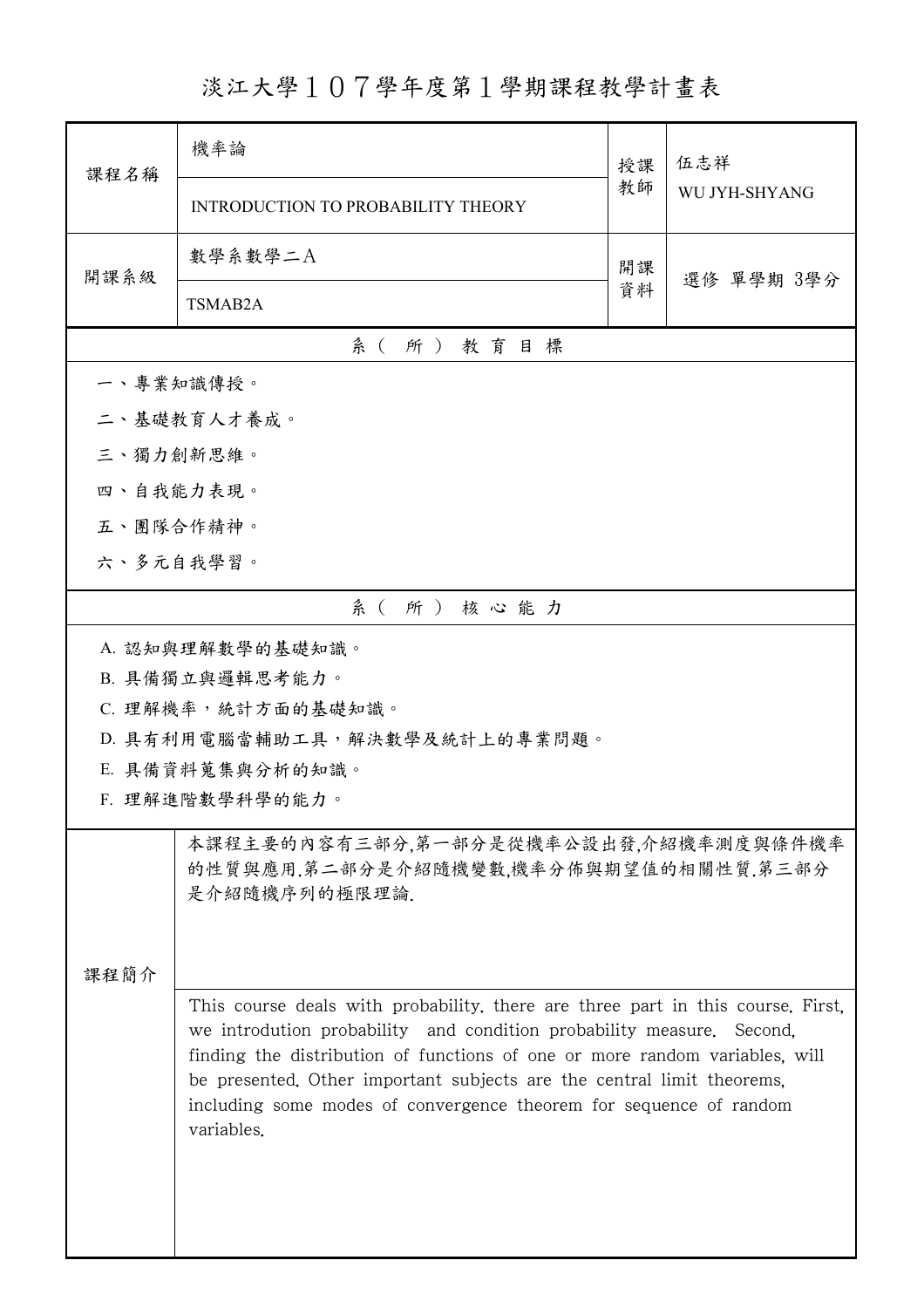本課程教學目標與目標層級、系(所)核心能力相關性 一、目標層級(選填): (一)「認知」(Cognitive 簡稱C)領域:C1 記憶、C2 瞭解、C3 應用、C4 分析、 C5 評鑑、C6 創造 (二)「技能」(Psychomotor 簡稱P)領域:P1 模仿、P2 機械反應、P3 獨立操作、 P4 聯結操作、P5 自動化、P6 創作 (三)「情意」(Affective 簡稱A)領域:A1 接受、A2 反應、A3 重視、A4 組織、 A5 內化、A6 實踐 二、教學目標與「目標層級」、「系(所)核心能力」之相關性: (一)請先將課程教學目標分別對應前述之「認知」、「技能」與「情意」的各目標層級, 惟單項教學目標僅能對應C、P、A其中一項。

 (二)若對應「目標層級」有1~6之多項時,僅填列最高層級即可(例如:認知「目標層級」 對應為C3、C5、C6項時,只需填列C6即可,技能與情意目標層級亦同)。

 (三)再依據所訂各項教學目標分別對應其「系(所)核心能力」。單項教學目標若對應 「系(所)核心能力」有多項時,則可填列多項「系(所)核心能力」。

(例如:「系(所)核心能力」可對應A、AD、BEF時,則均填列。)

| 序<br>教學目標(中文)<br>教學目標(英文)<br>號<br>系(所)核心能力<br>目標層級<br>讓學習者熟悉機率基本觀念,包括機<br>The students in this class<br>$\mathbf{1}$<br><b>AC</b><br>P <sub>3</sub><br>率公設與基本性質,條件機率與貝氏<br>have the knowledge of the<br>定理,事件獨立,隨機變數,機率分<br>probability model.<br>布,條件機率分布,動差生成函數與<br>漸進理論<br>教學目標之教學方法與評量方法<br>序<br>教學目標<br>教學方法<br>評量方法<br>號<br>紙筆測驗<br>讓學習者熟悉機率基本觀念,包括機 講述<br>率公設與基本性質,條件機率與貝氏<br>$\mathbf{1}$<br>定理,事件獨立,隨機變數,機率分 | 相關性 |  |  |  |  |  |  |
|-----------------------------------------------------------------------------------------------------------------------------------------------------------------------------------------------------------------------------------------------------------------------------------------------------------------------------------------------------------------------------------------------------------------------|-----|--|--|--|--|--|--|
|                                                                                                                                                                                                                                                                                                                                                                                                                       |     |  |  |  |  |  |  |
|                                                                                                                                                                                                                                                                                                                                                                                                                       |     |  |  |  |  |  |  |
|                                                                                                                                                                                                                                                                                                                                                                                                                       |     |  |  |  |  |  |  |
|                                                                                                                                                                                                                                                                                                                                                                                                                       |     |  |  |  |  |  |  |
| 布,條件機率分布,動差生成函數與<br>漸進理論                                                                                                                                                                                                                                                                                                                                                                                              |     |  |  |  |  |  |  |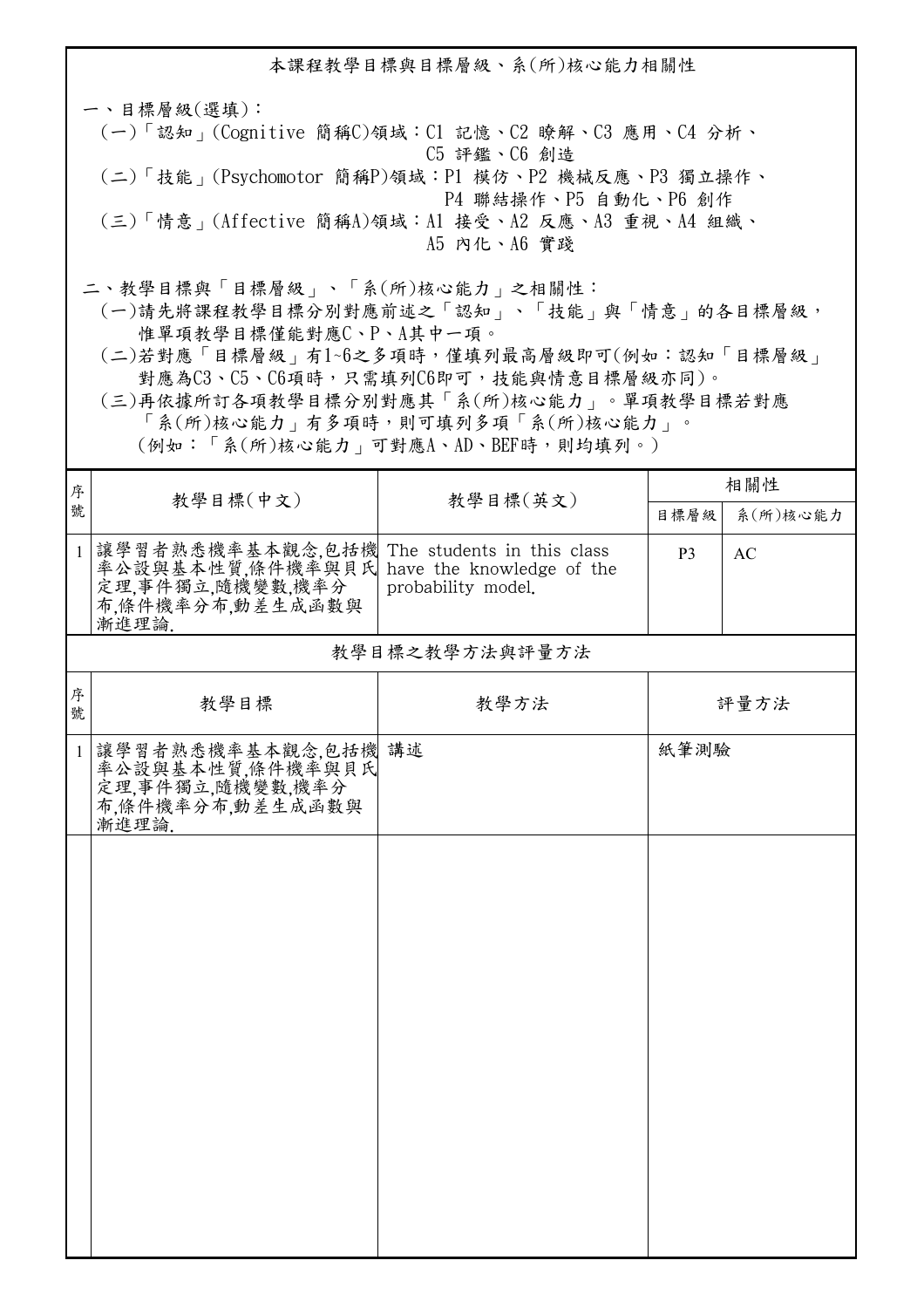|                                        | 本課程之設計與教學已融入本校校級基本素養        |                                          |                                              |    |  |  |
|----------------------------------------|-----------------------------|------------------------------------------|----------------------------------------------|----|--|--|
| 淡江大學校級基本素養                             |                             |                                          | 內涵說明                                         |    |  |  |
| 全球視野<br>$\left\langle \ \right\rangle$ |                             |                                          | 培養認識國際社會變遷的能力,以更寬廣的視野了解全球化<br>的發展。           |    |  |  |
| 資訊運用                                   |                             |                                          | 熟悉資訊科技的發展與使用,並能收集、分析和妥適運用資<br>訊。             |    |  |  |
|                                        | 洞悉未來<br>$\langle \ \rangle$ |                                          | 瞭解自我發展、社會脈動和科技發展,以期具備建構未來願<br>景的能力。          |    |  |  |
| 品德倫理                                   |                             |                                          | 了解為人處事之道,實踐同理心和關懷萬物,反省道德原則<br>的建構並解決道德爭議的難題。 |    |  |  |
| 獨立思考                                   |                             |                                          | 鼓勵主動觀察和發掘問題,並培養邏輯推理與批判的思考能<br>力。             |    |  |  |
|                                        | 樂活健康<br>$\langle \ \rangle$ |                                          | 注重身心靈和環境的和諧,建立正向健康的生活型態。                     |    |  |  |
|                                        | 團隊合作<br>$\langle \ \rangle$ |                                          | 體察人我差異和增進溝通方法,培養資源整合與互相合作共<br>同學習解決問題的能力。    |    |  |  |
|                                        | 美學涵養<br>$\langle \rangle$   |                                          | 培養對美的事物之易感性,提升美學鑑賞、表達及創作能<br>力。              |    |  |  |
|                                        |                             |                                          | 授課進度表                                        |    |  |  |
| 週<br>欤                                 | 日期起訖                        |                                          | 內 容 (Subject/Topics)                         | 備註 |  |  |
|                                        | $107/09/10$ ~<br>107/09/16  | Probability Space                        |                                              |    |  |  |
| 2                                      | $107/09/17$ ~<br>107/09/23  | Probability Space                        |                                              |    |  |  |
| 3                                      | $107/09/24$ ~<br>107/09/30  | Conditional probability and independence |                                              |    |  |  |
| $\overline{4}$                         | $107/10/01$ ~<br>107/10/07  | Conditional probability and independence |                                              |    |  |  |
| 5                                      | $107/10/08$ ~<br>107/10/14  | Discrete distribution                    |                                              |    |  |  |
| 6                                      | $107/10/15$ ~<br>107/10/21  | Continuous distribution                  |                                              |    |  |  |
|                                        | $107/10/22$ ~<br>107/10/28  | Expectation of a random variables        |                                              |    |  |  |
| 8                                      | $107/10/29$ ~<br>107/11/04  | Important inequalities                   |                                              |    |  |  |
| 9                                      | $107/11/05$ ~<br>107/11/11  | Multivariate distributions               |                                              |    |  |  |
| 10                                     | $107/11/12$ ~<br>107/11/18  | 期中考試週                                    |                                              |    |  |  |
| 11                                     | $107/11/19$ ~<br>107/11/25  | Conditional distribution and expectation |                                              |    |  |  |
| 12                                     | $107/11/26$ ~<br>107/12/02  | Conditional distribution and expectation |                                              |    |  |  |
|                                        |                             |                                          |                                              |    |  |  |